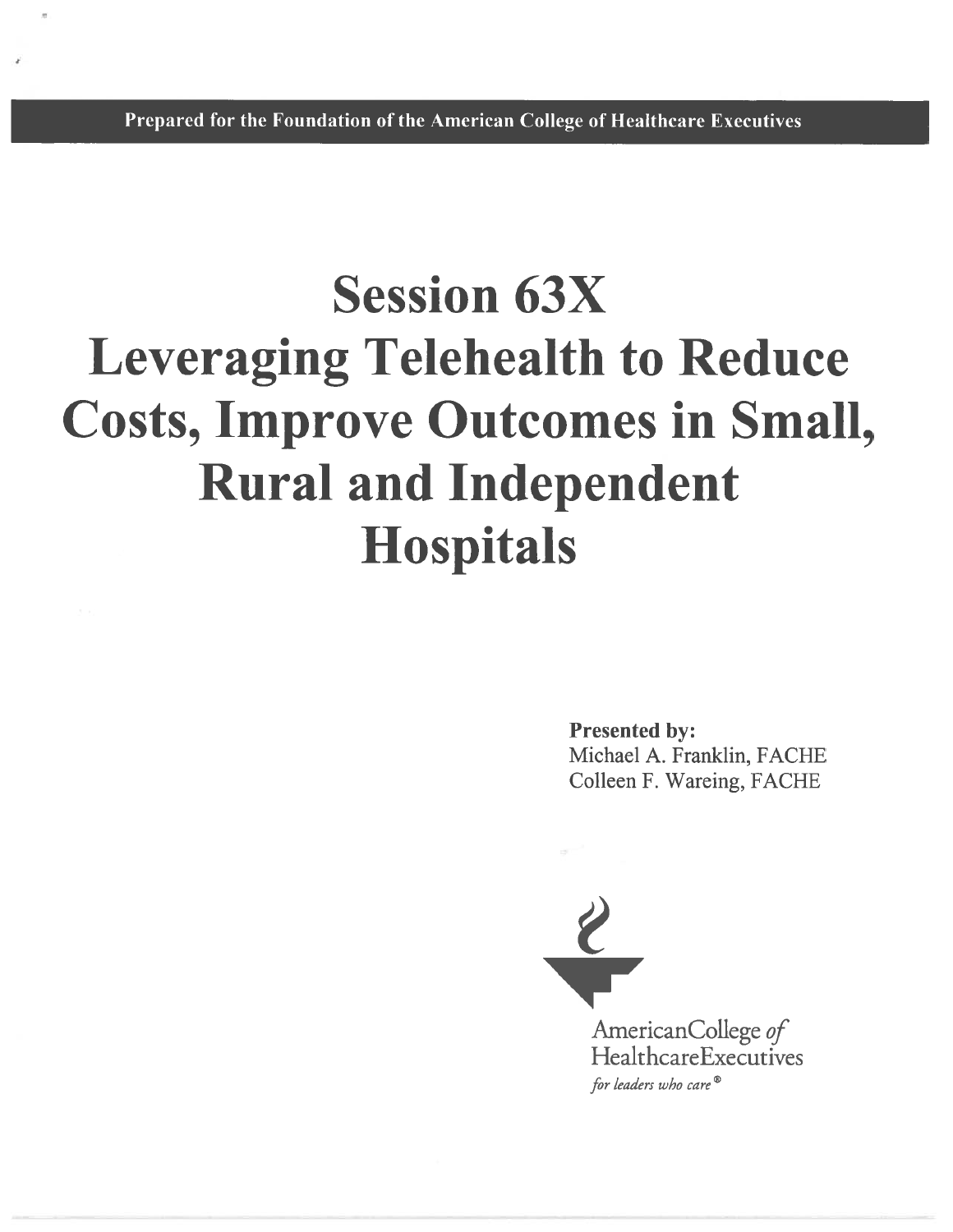$\langle \mathcal{R} \rangle$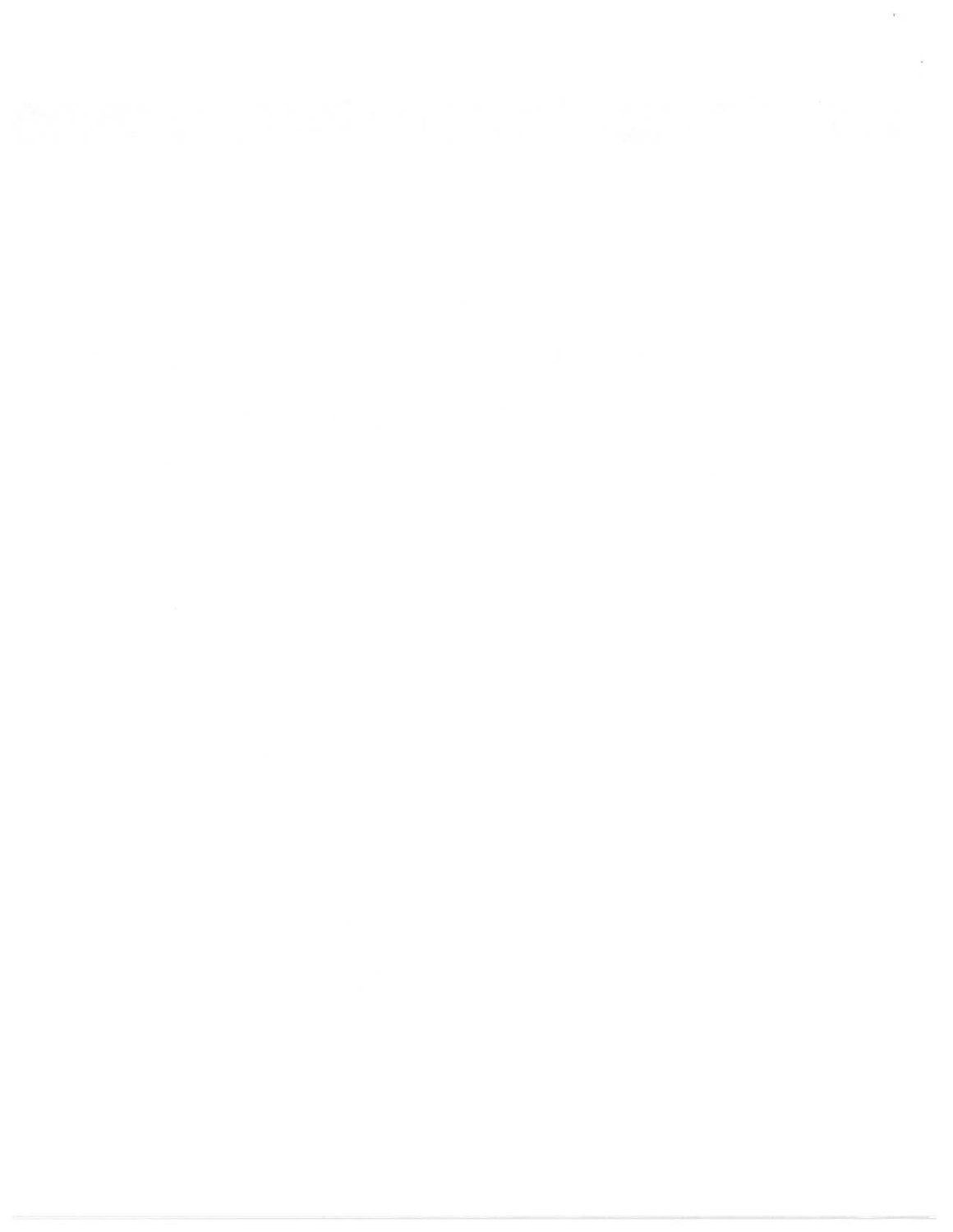

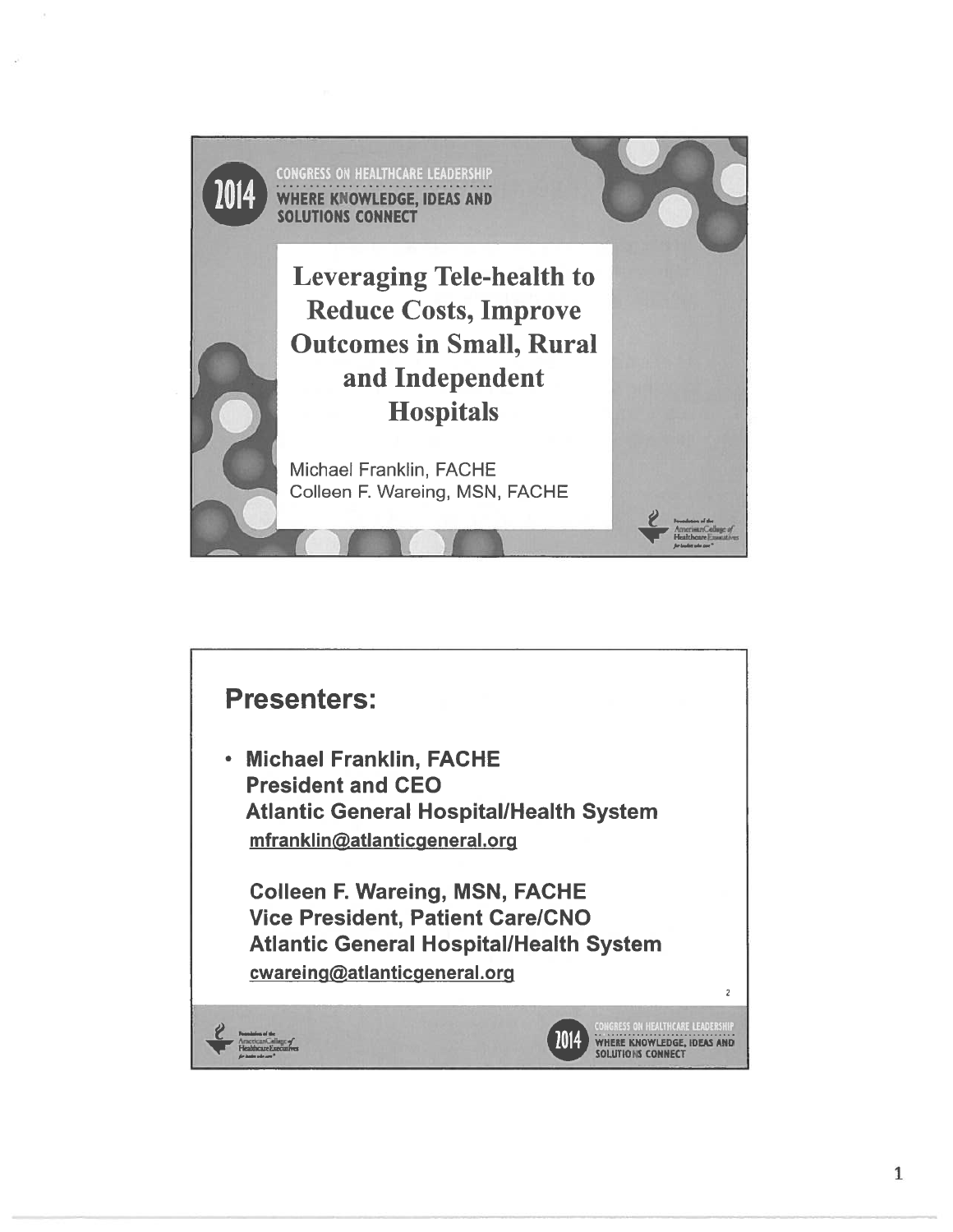

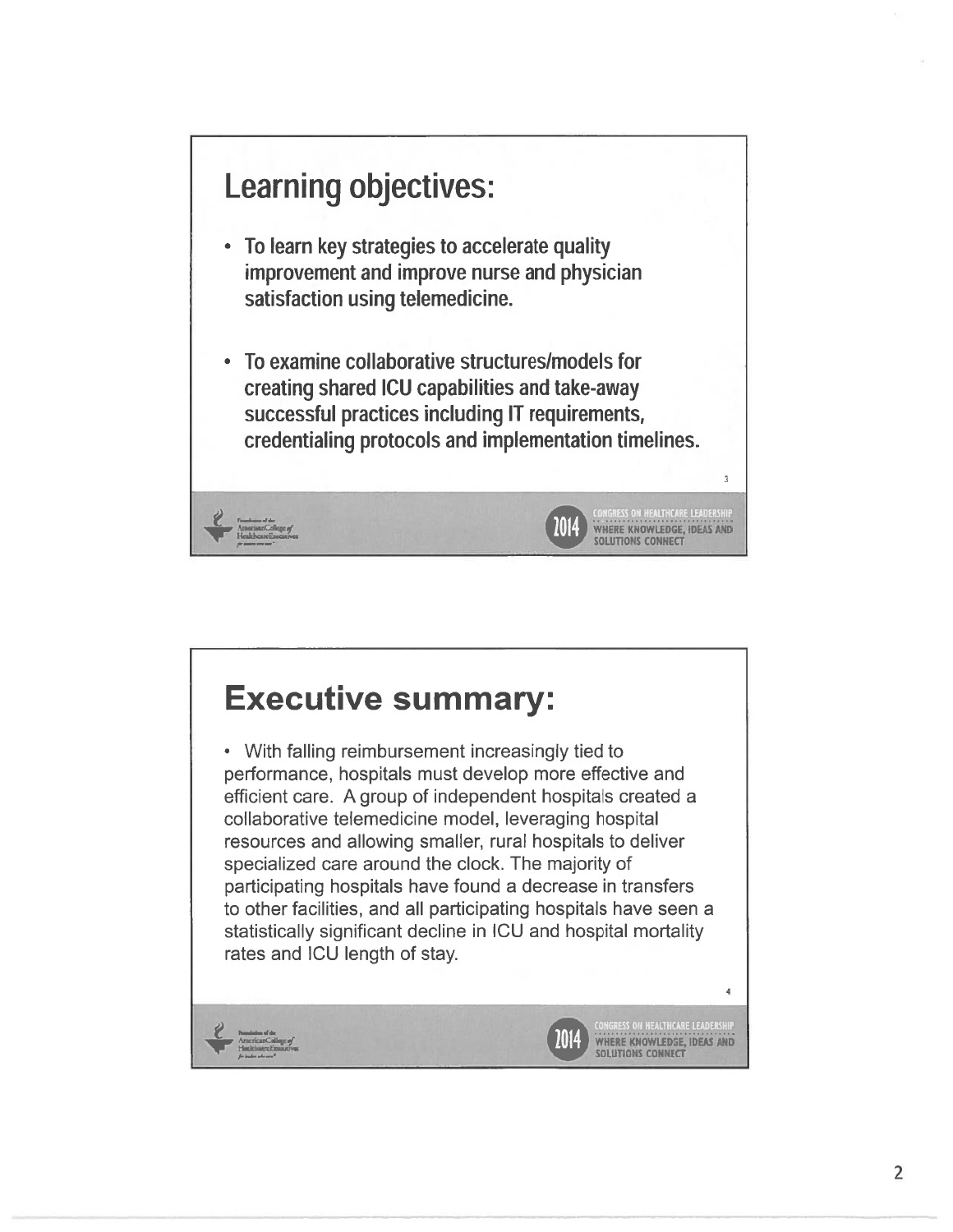

- 1. AGH/HS and Our Service Area
- 2. Development of Maryland eCare®
- 3. Grant Funding

'Waliofarika Marekani

- 4. Legal Structures
- 5. Clinical Use of Telemedicine in the ICU
- 6. Added Value of Telemedicine in the ICU
- 7. Best Practice through Collaboration



WHERE KNOWLEDGE, IDEAS AND SOLUTIONS CONNECT

CONGRESS ON HEALTHCARE LEADERSHIP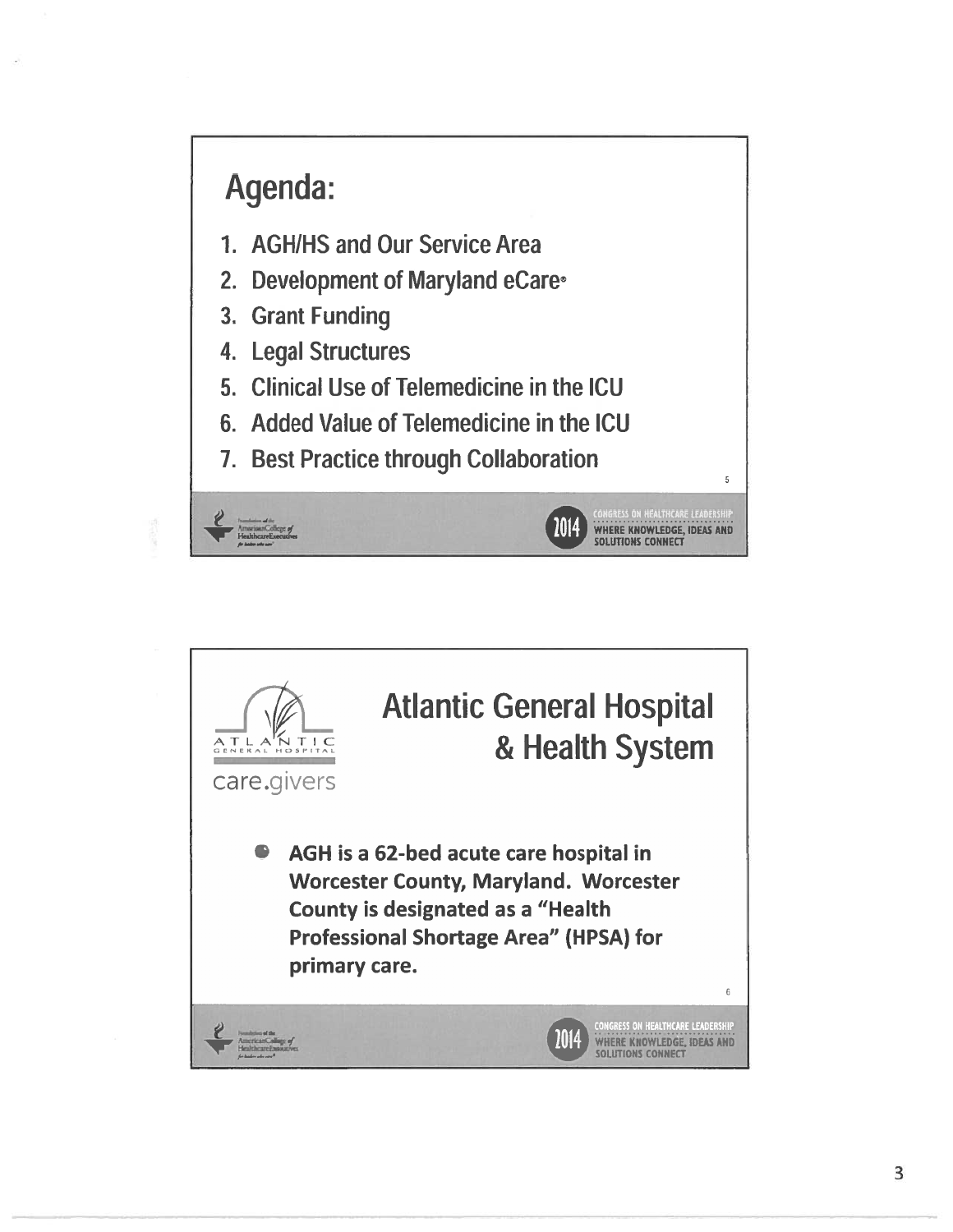

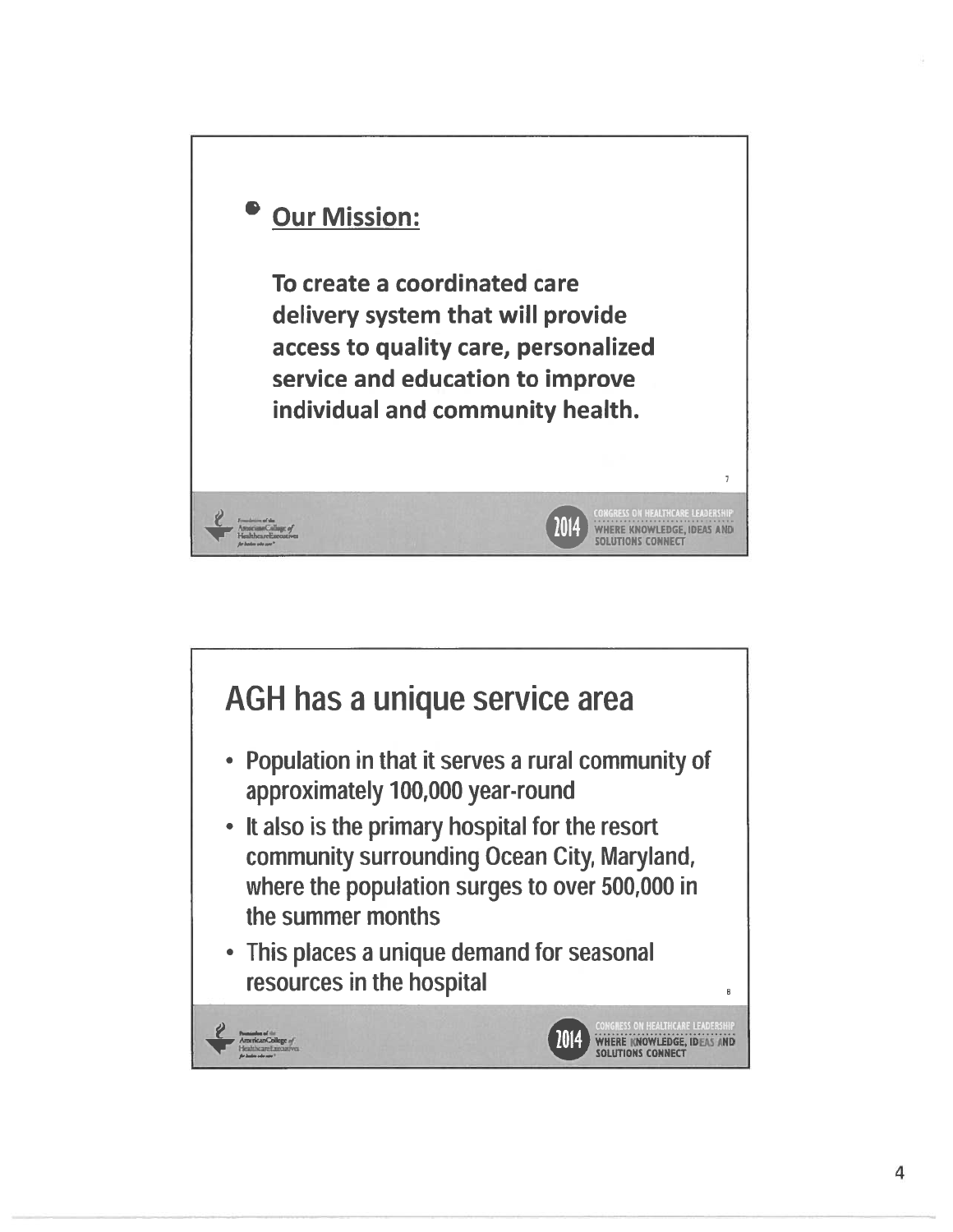

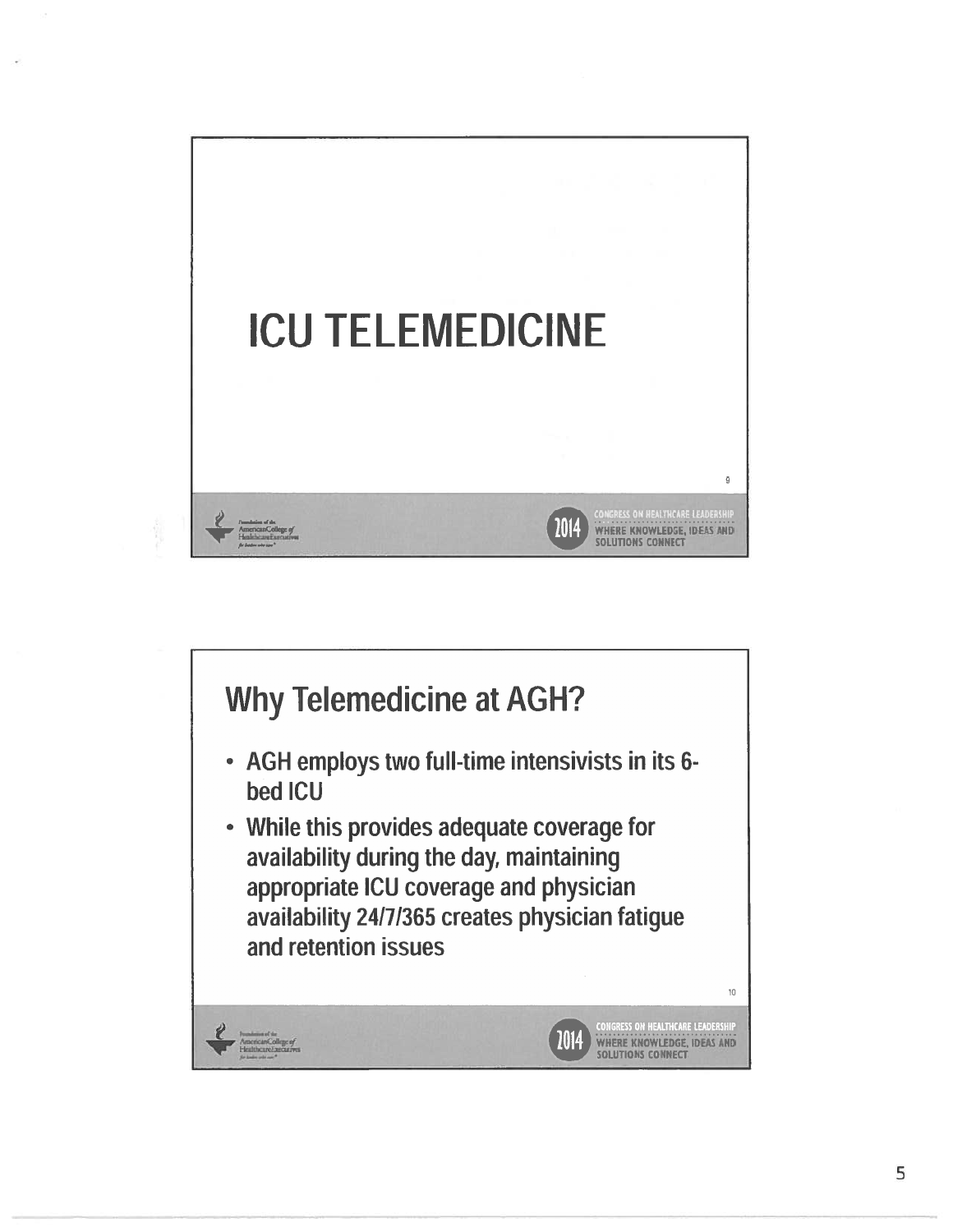## In the Beginning...

• In 2006, thirteen Maryland hospitals collaborated with CareFirst BlueCross/BlueShield of Maryland in commissioning <sup>a</sup> feasibility study by the Delmarva Foundation regarding "e-Technology Solutions for Community Hospital-Based Intensive Care Units."

• The purpose of the evaluation was to provide decision suppor<sup>t</sup> for regional implementation of new technology to leverage scarce resources and create an affordable, cost-effective means of expanding ICU coverage in communities.

• This study also provided an assessment of the capital and operational costs for implementation as well as potential savings to the healthcare system. The contract of the contract of the contract of the contract of the contract of the contract of the co

WHERE KNOWLEDGE, IDEAS AND<br>SOLUTIONS CONNECT

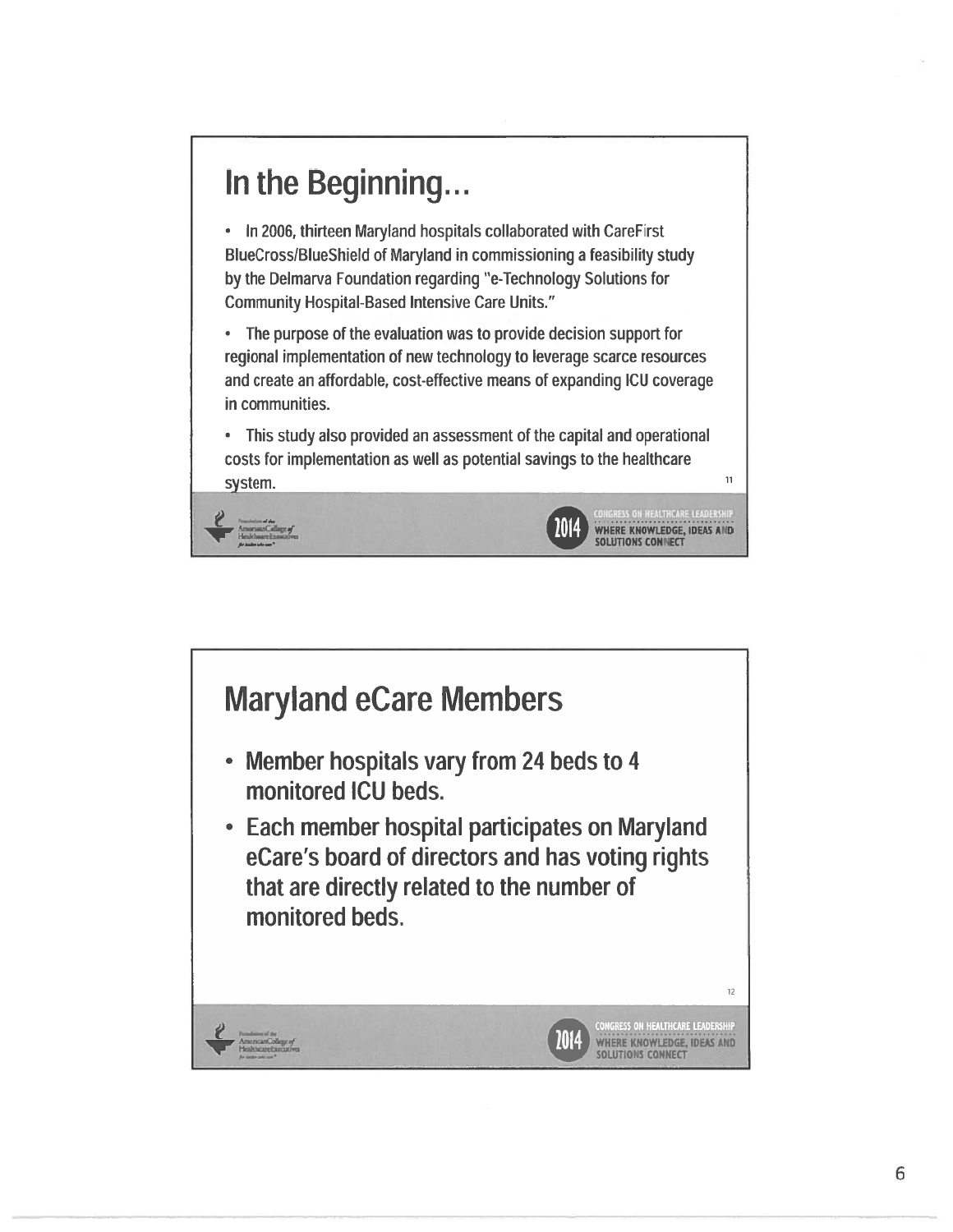

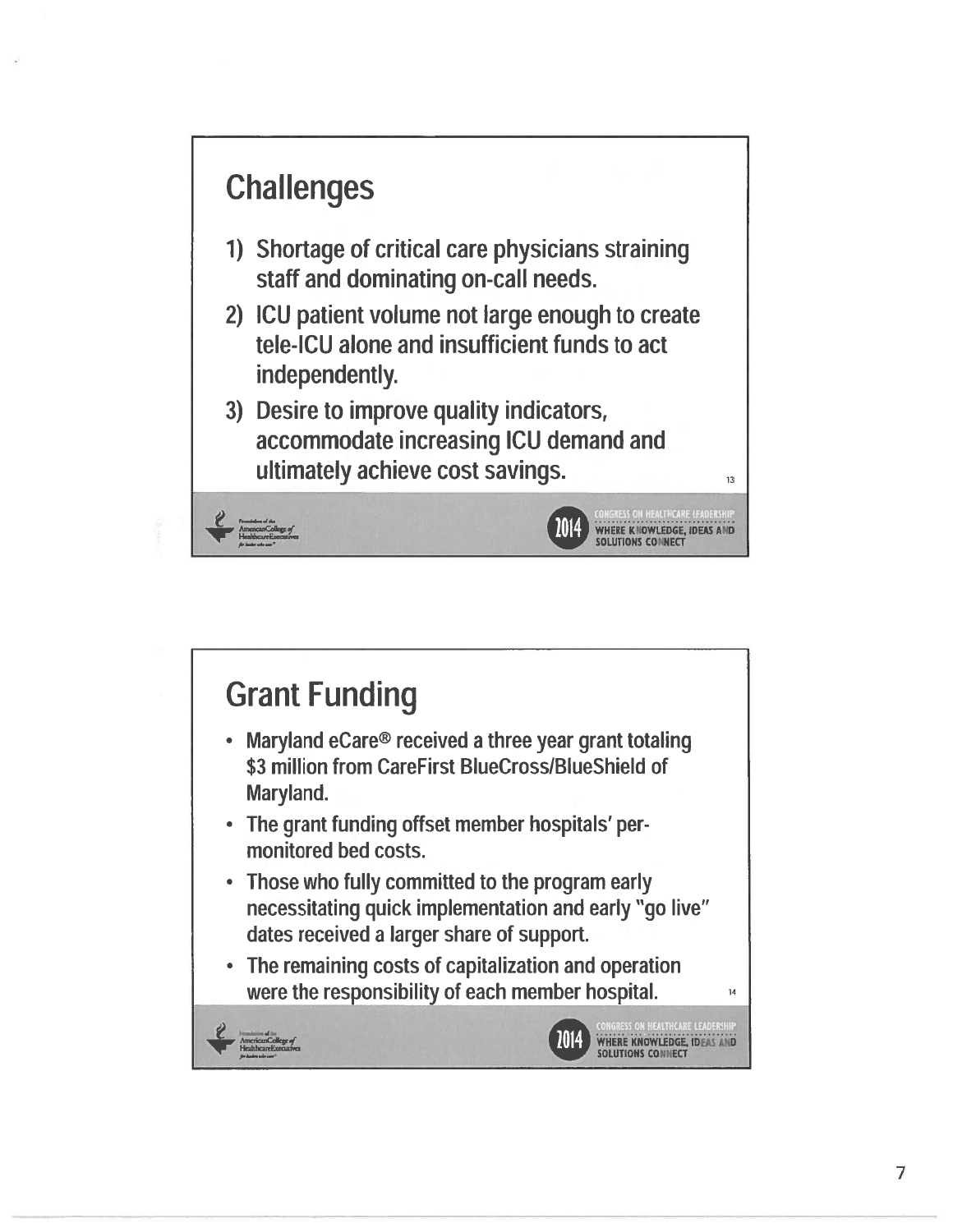

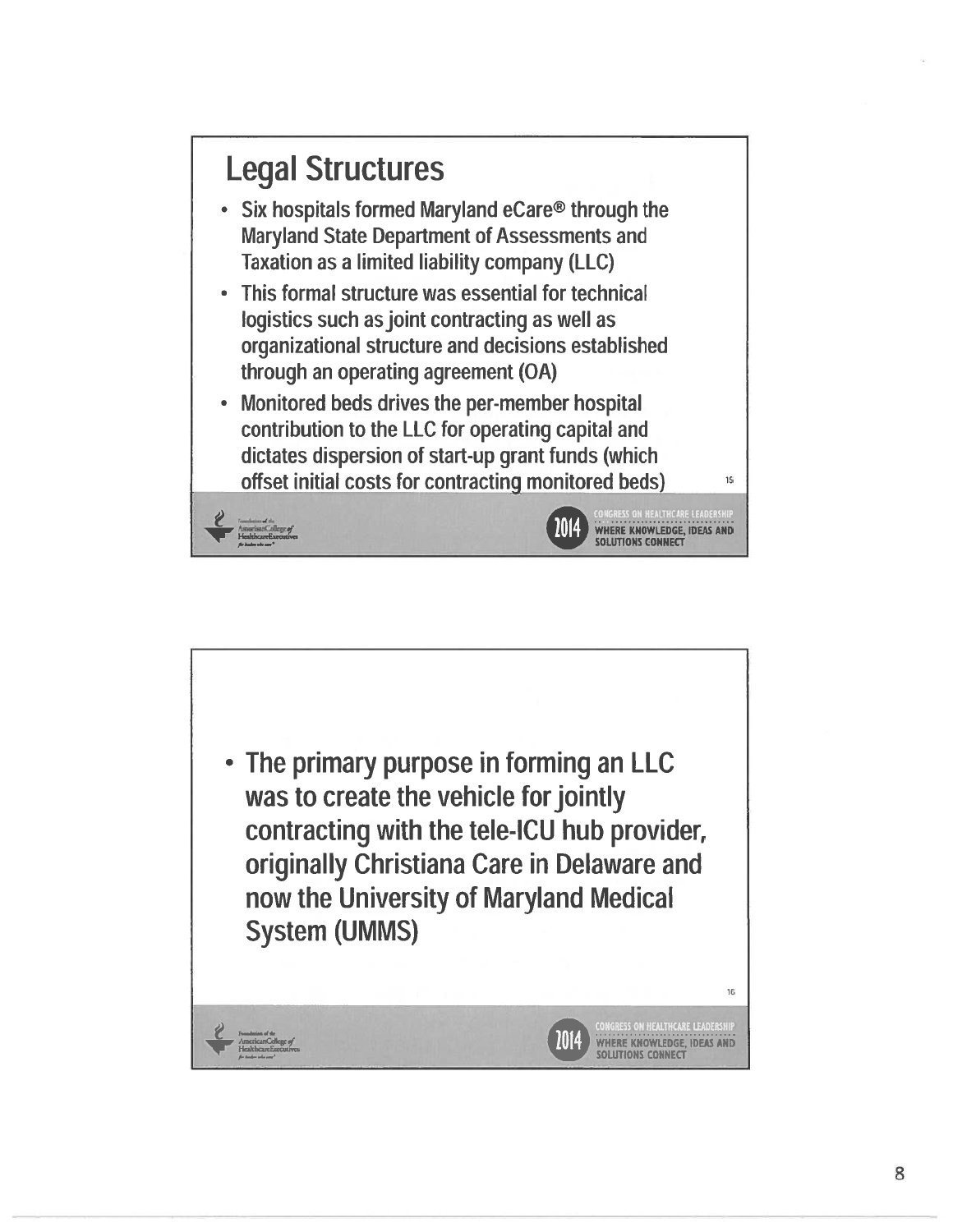

- The OA dictates leadership and voting structure, initial distribution of start-up gran<sup>t</sup> funding, and voluntary as well as involuntary termination of members
- OA binds members of Maryland eCare® together and guides the group's actions and decisions
- • The OA creates the monitored ICU bed "group purchasing" volume that enables member hospitals to each realize <sup>a</sup> "discount" in the cost per monitored bed.

17

ihip -

WHERE KNOWLEDGE, IDEAS AND

**SOLUTIONS CONNECT** 

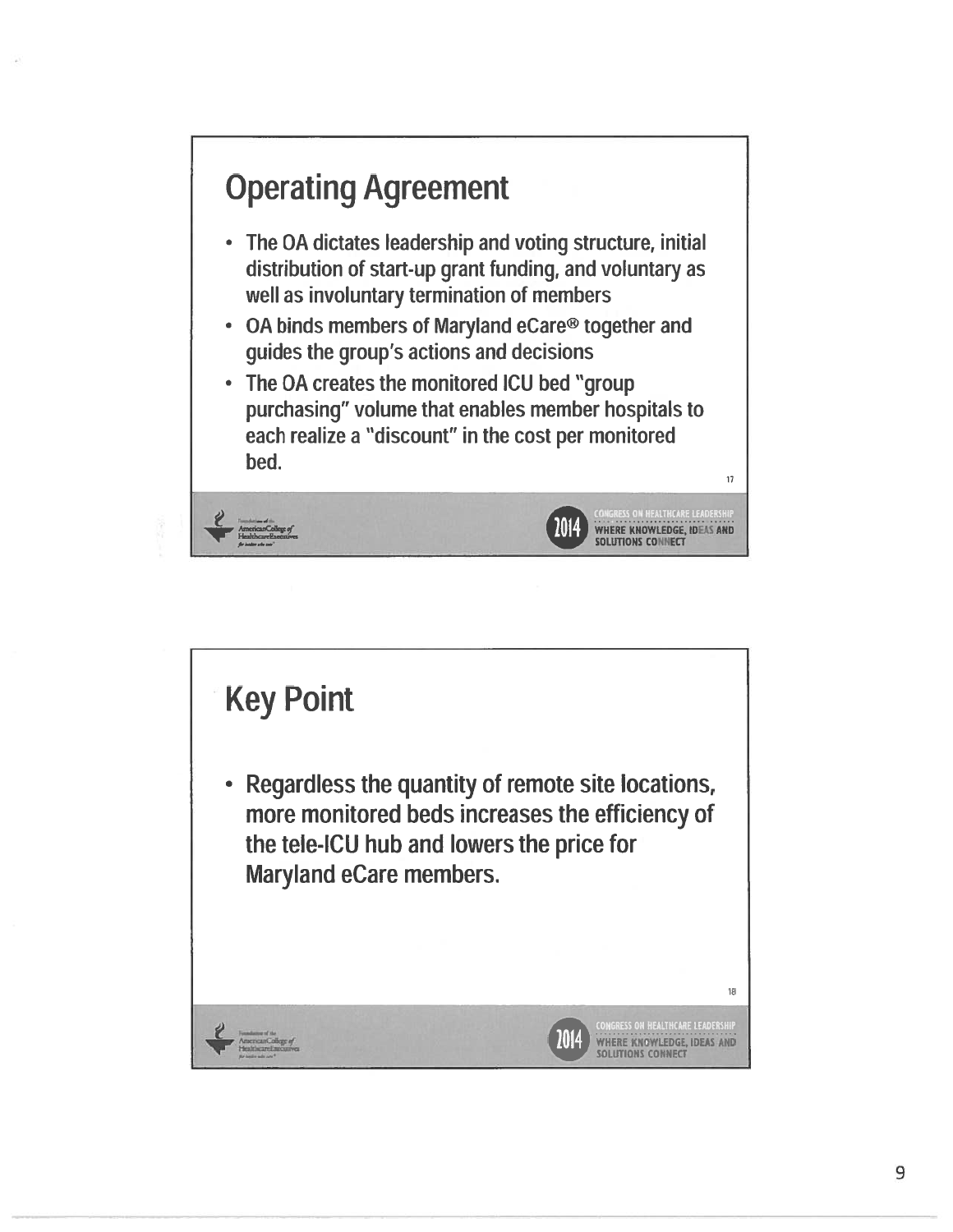

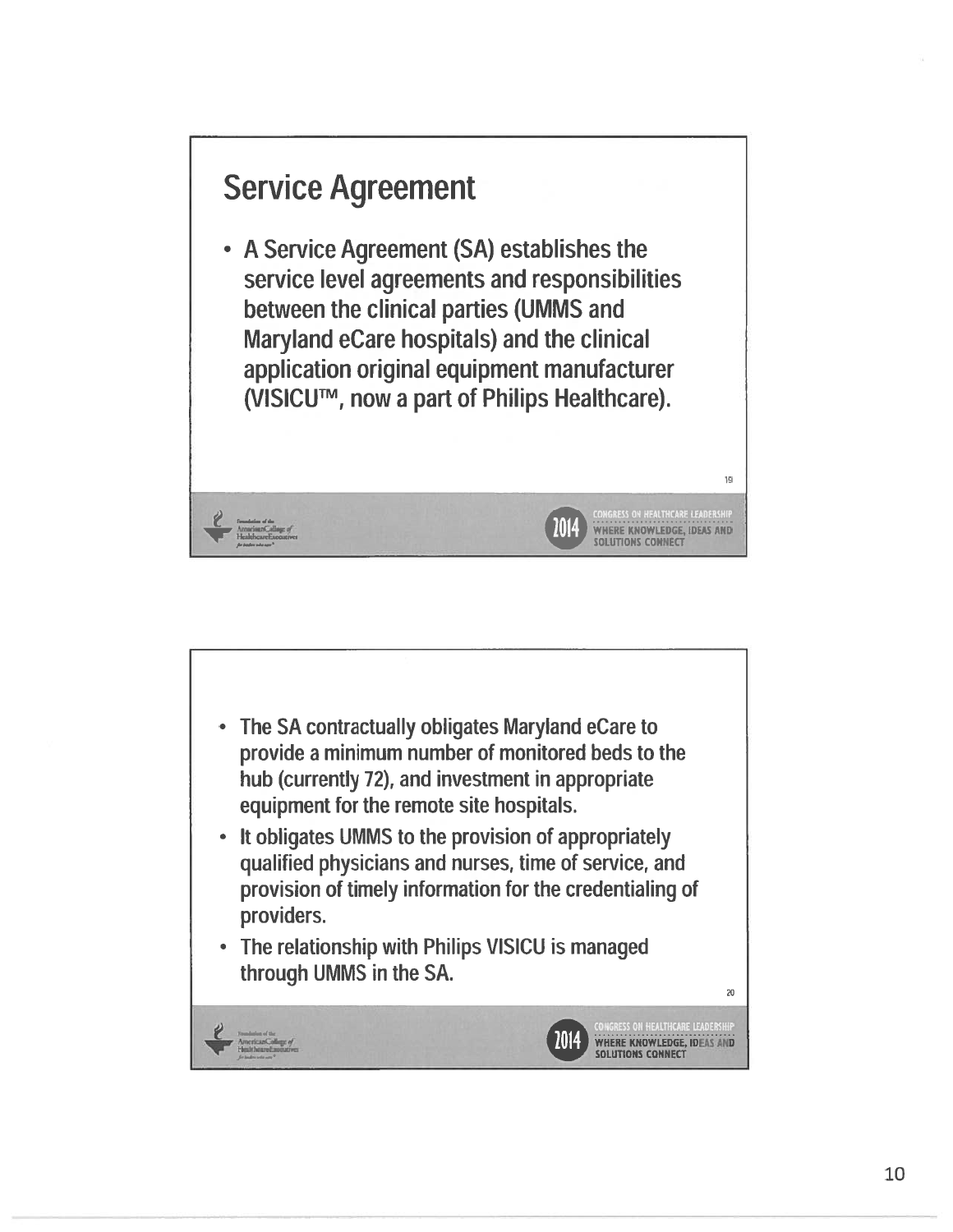

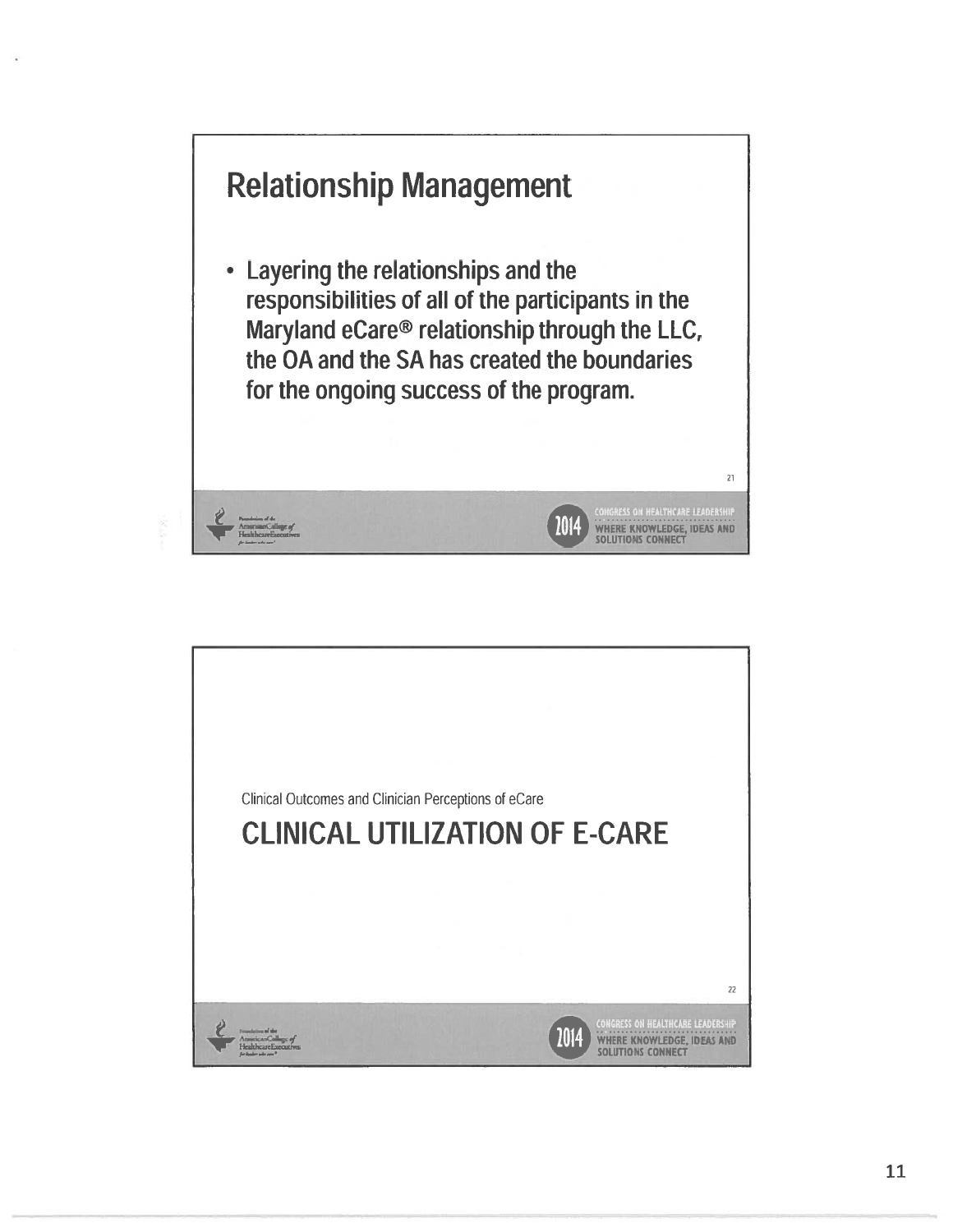

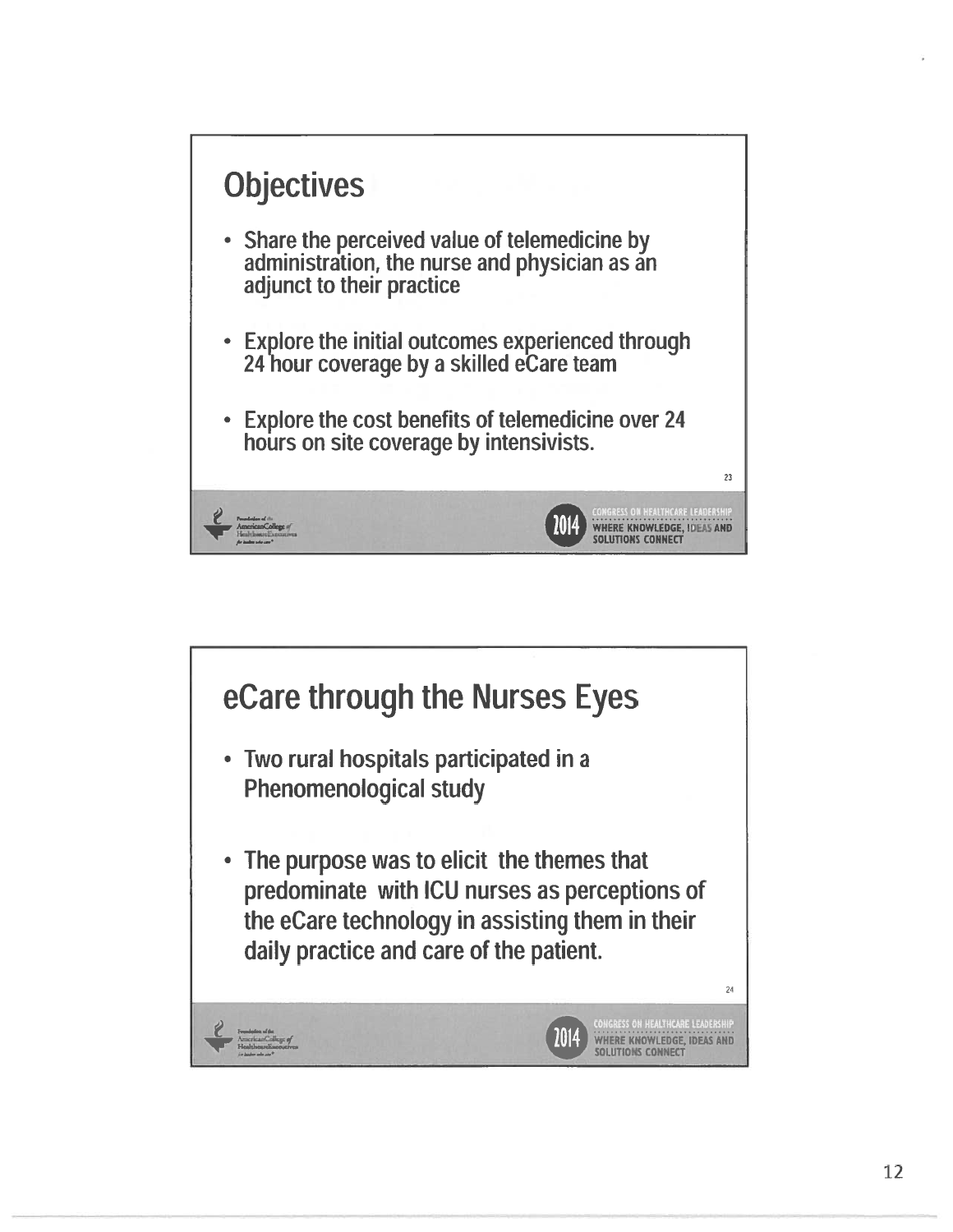

 $\bar{t}$ 

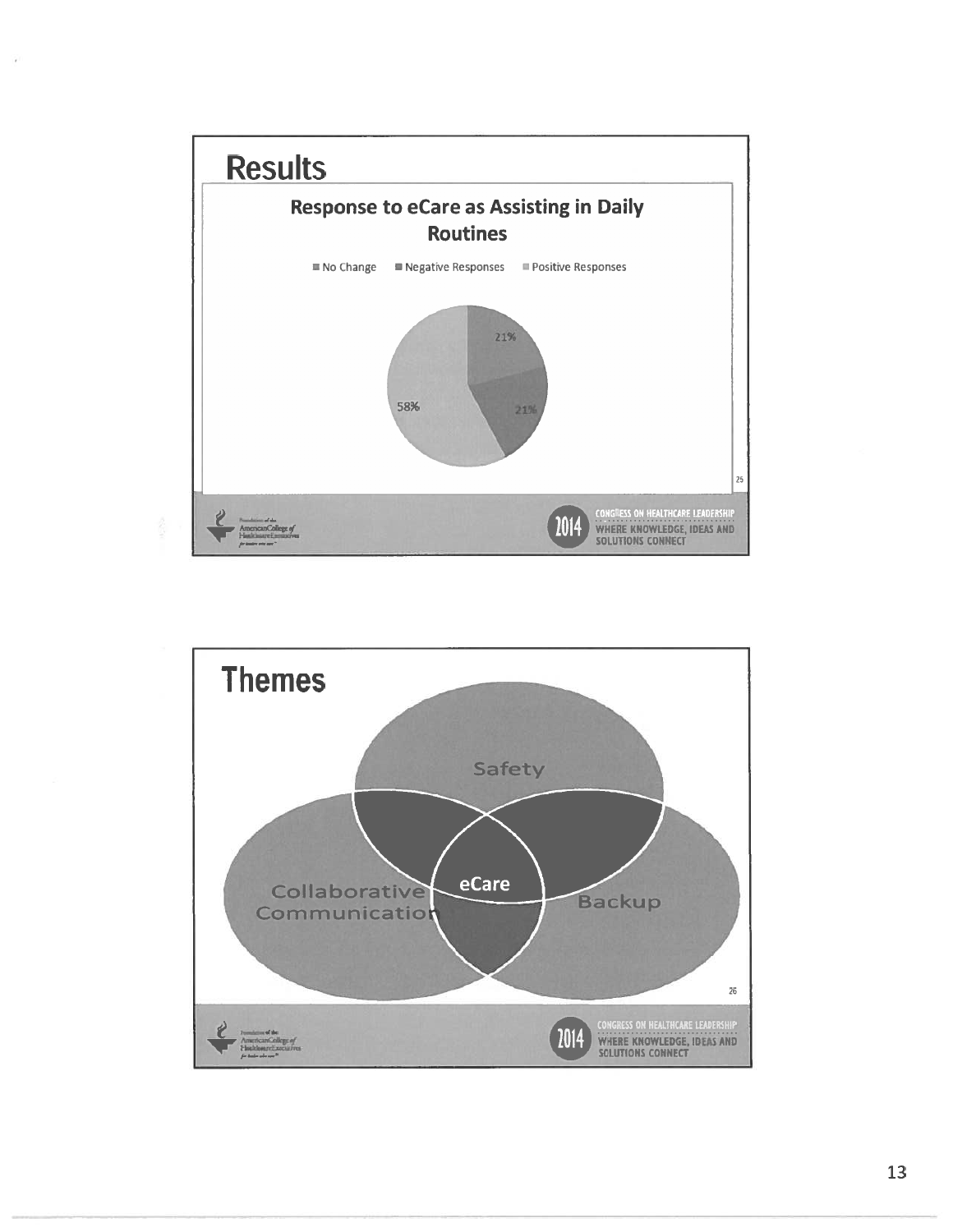

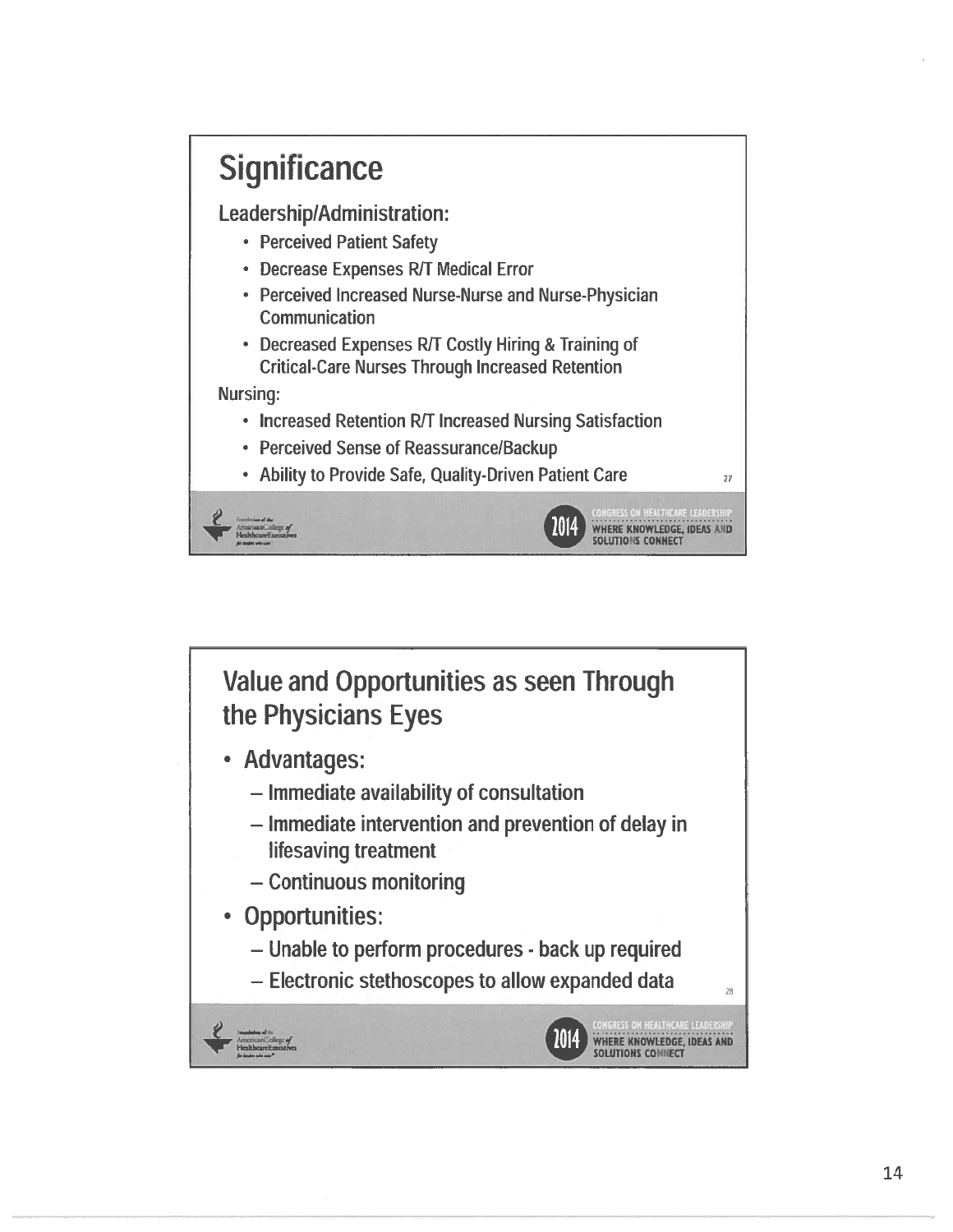

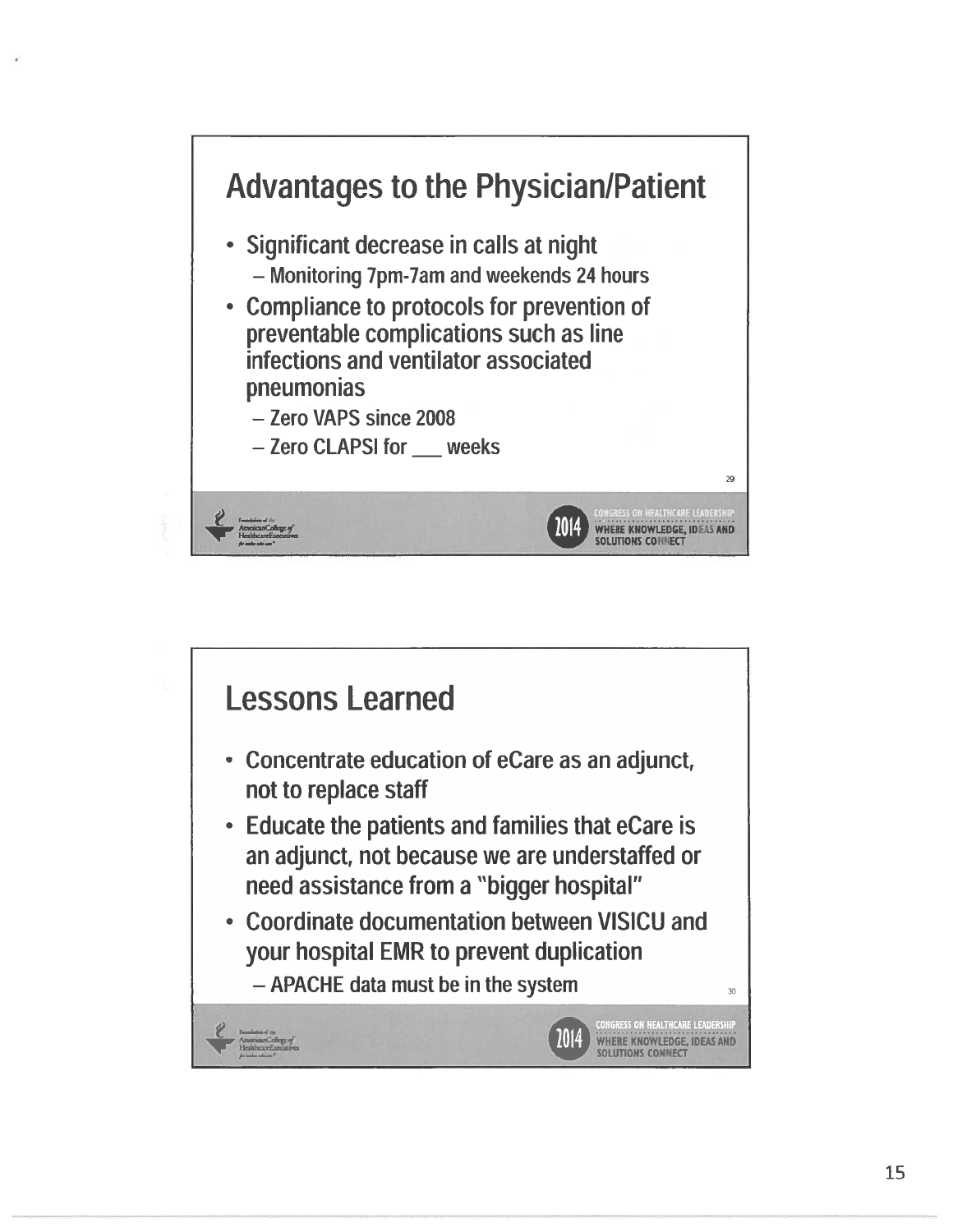

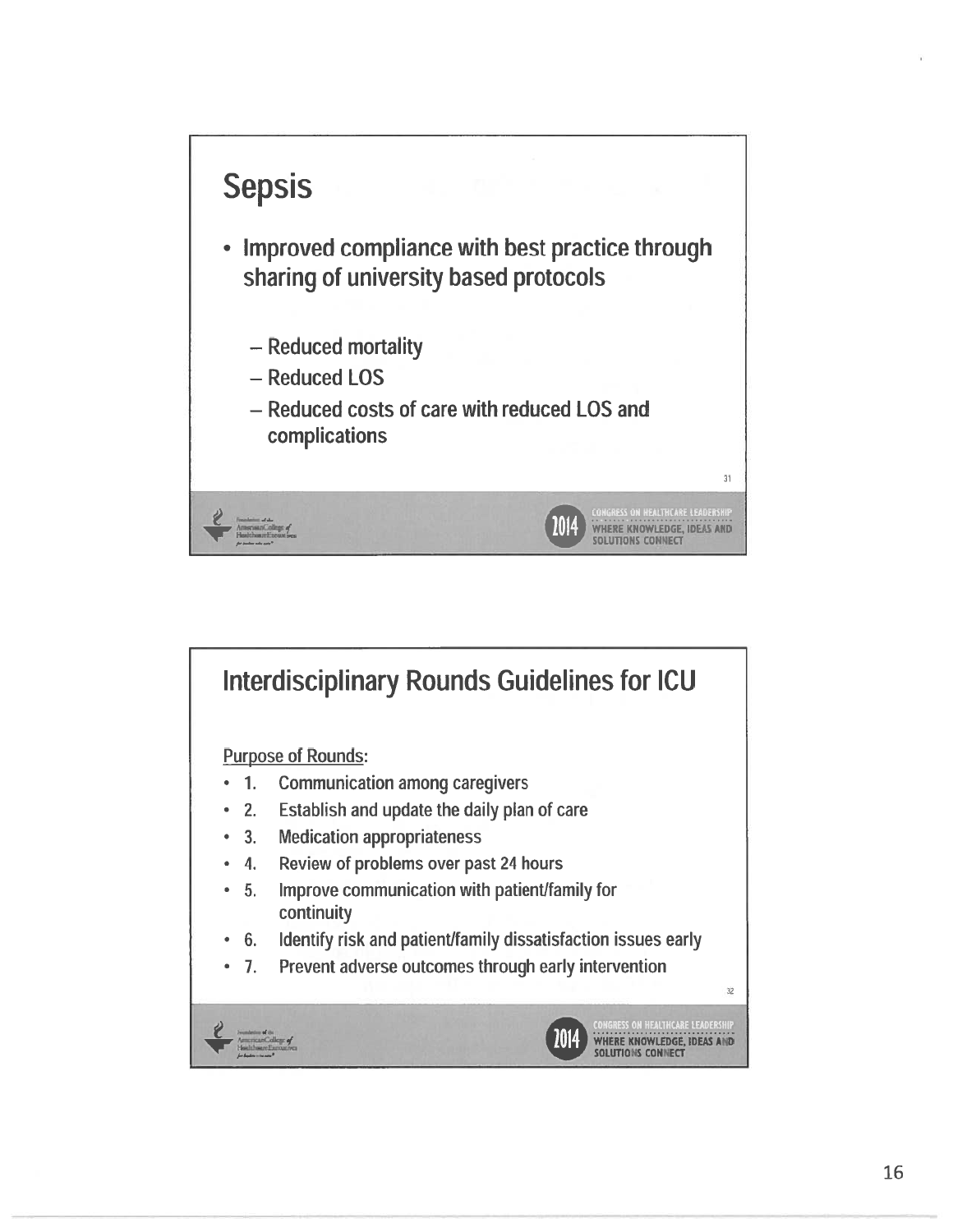

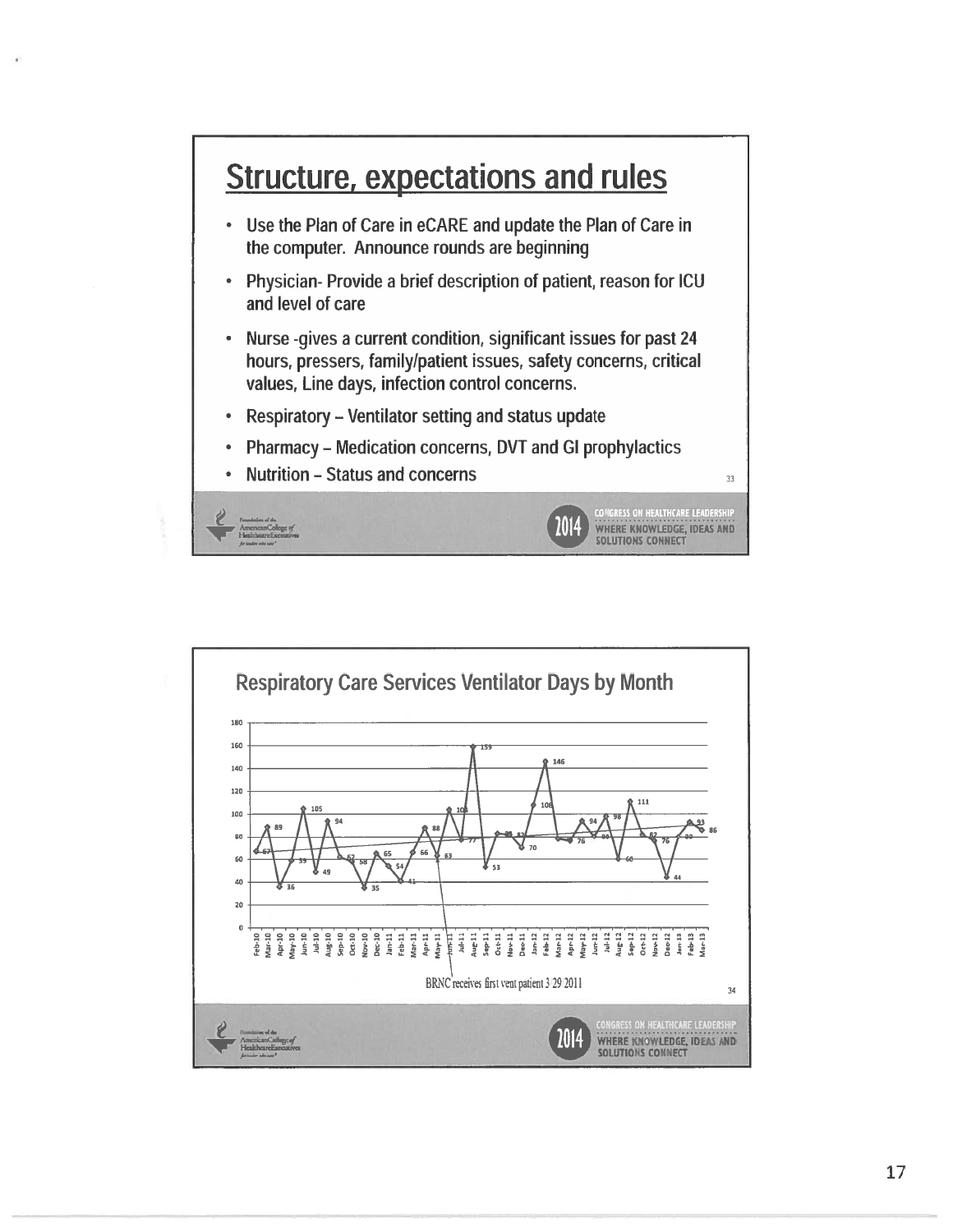

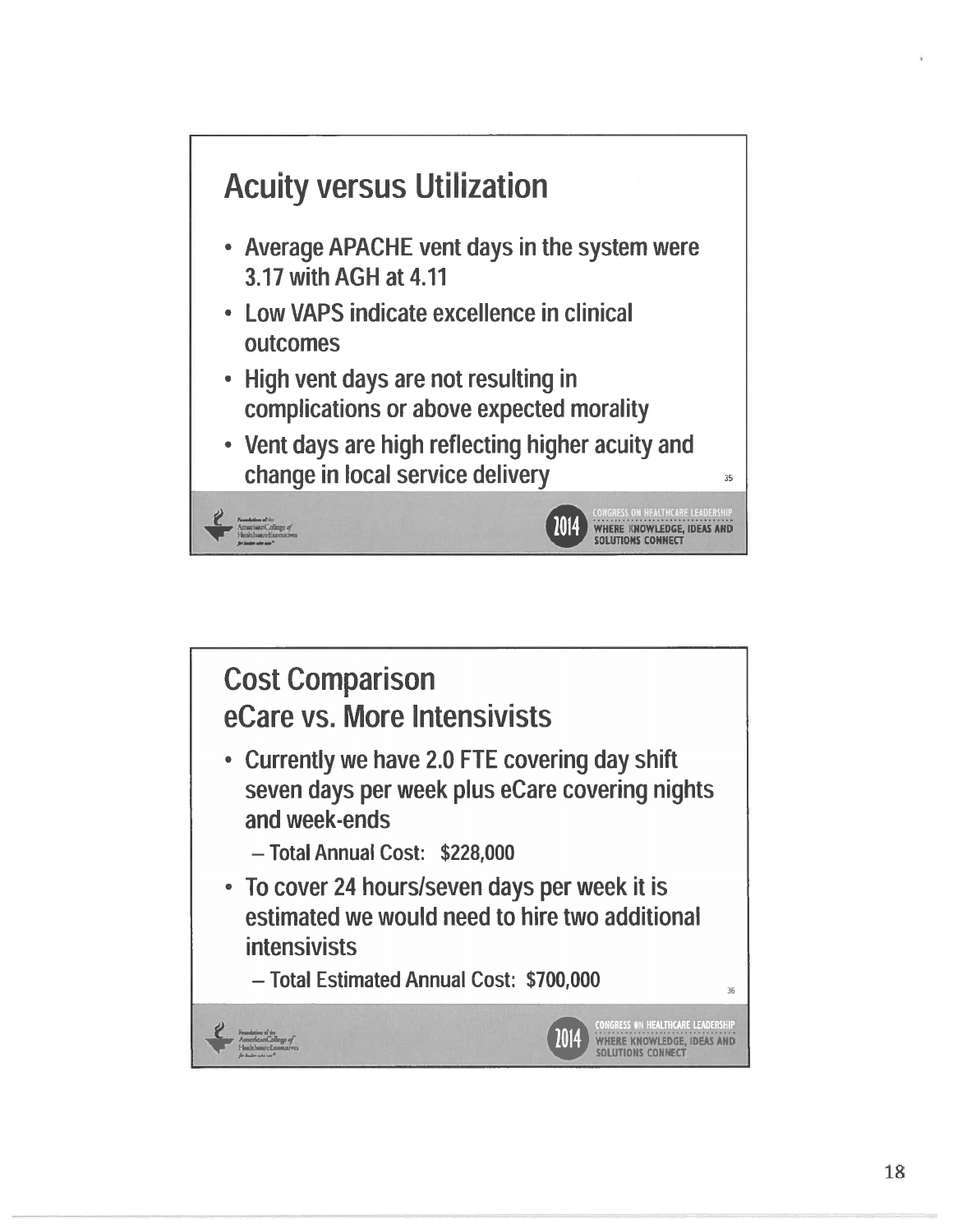

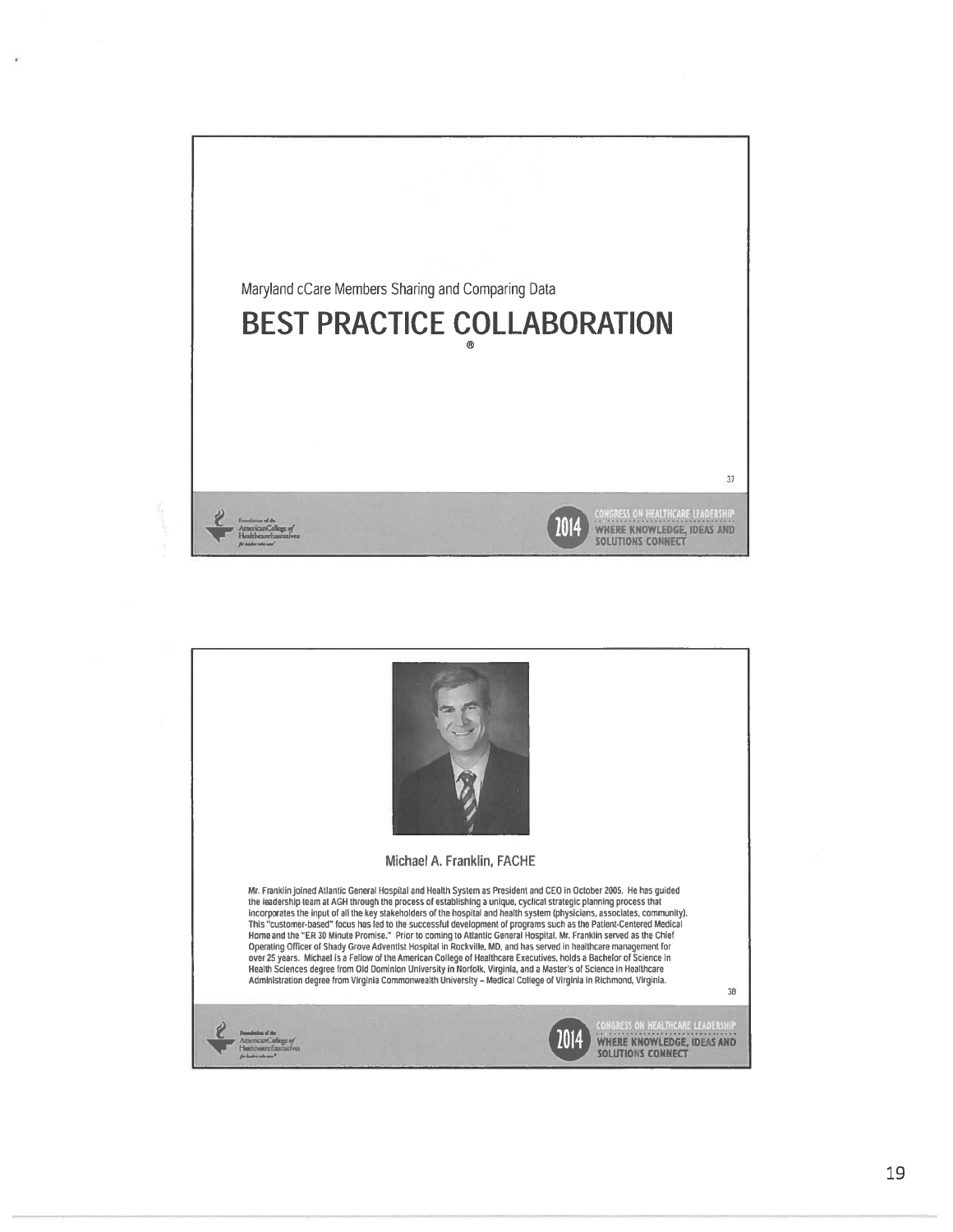

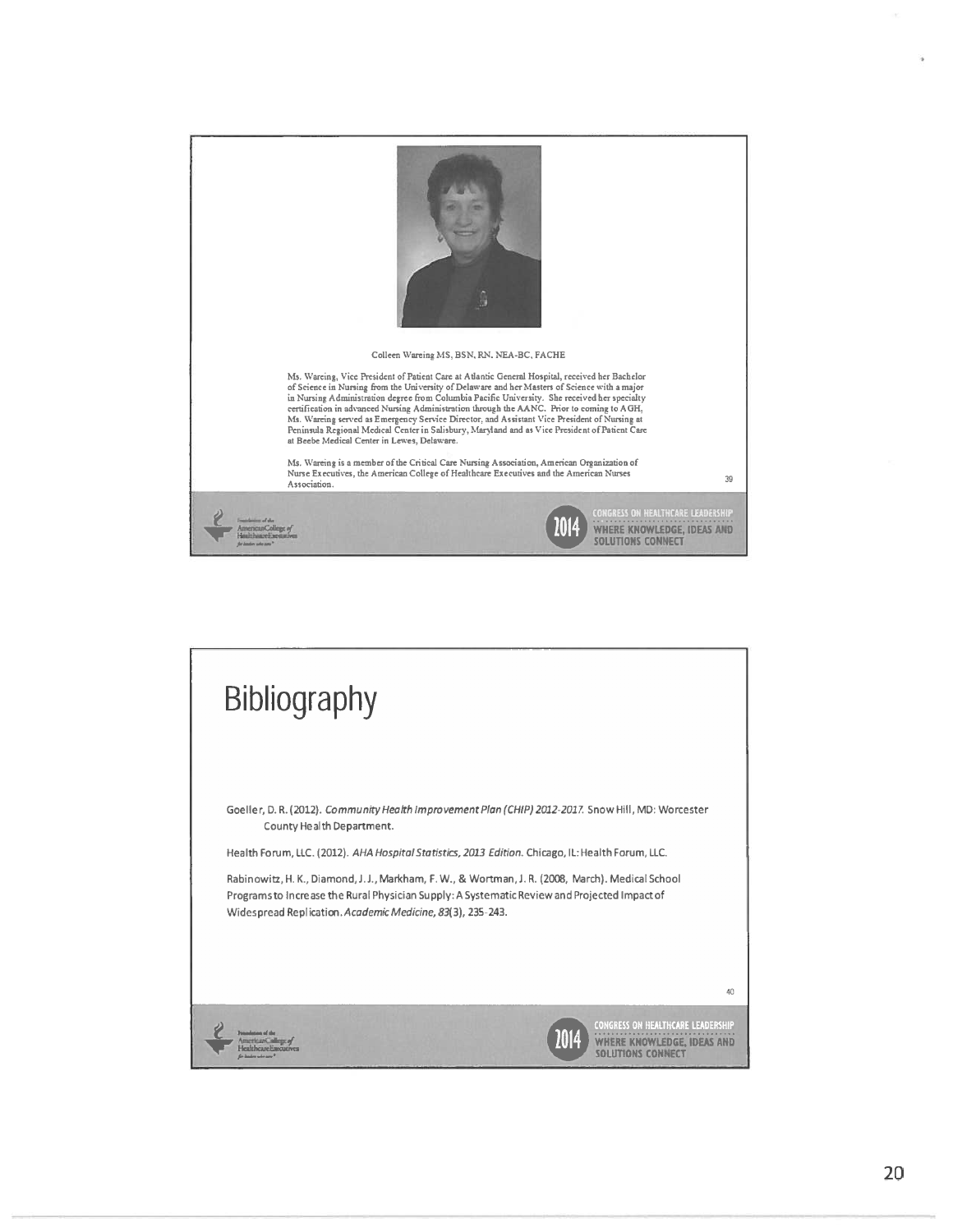### American College of Healthcare Executives Disclosure of Relevant Financial Relationships By Faculty and Planners of Continuing Education Activities

It is the policy ofthe American College of Healthcare Executives (ACHE) to ensure balance, independence, objectivity and scientific rigor in all of its directly sponsored or jointly sponsored Continuing Education (CE) activities. The intention of this policy is to identify potential conflicts of interest, facilitate resolution according to protocols, and ensure that disclosure is provided to participants prior to the beginning of the activity so that learners may formulate their own judgments as to the objectivity ofthe activity. Failure to disclose is grounds for dismissal as <sup>a</sup> faculty member or planner.

All individuals in <sup>a</sup> position to influence and/or control the content of ACHE directly and jointly sponsored CE activities must disclose to ACHE and subsequently to learners that the individual has either no relevant financial relationships or the nature of the financial relationships with the manufacturer(s) of any commercial product(s) and/or provider(s) of commercial services discussed in the CE activities.

Conflict of Interest: Circumstances create <sup>a</sup> conflict of interest when an individual has received financial benefits in any amount from <sup>a</sup> commercial interest within the pas<sup>t</sup> 12 months and that individual is in <sup>a</sup> position to affect the content of CE regarding products or services of commercial interest.

Commercial Interest: A commercial interest is considered any entity producing, marketing, re-selling, or distributing goods or services.

Financial Relationships: A financial interest is established by payments for various activities to the individual, the individual's spouse or partner by proprietary companies related to the content of <sup>a</sup> CE program. Examples of payments that constitute financial interests include grants or research support, employment, consultation, speaking or teaching activities, or royalties for companies. Financial interest also includes owning stock or options in any amount in these types of companies.

| Name:                 | Michael A. Franklin, FACHE                                                              |
|-----------------------|-----------------------------------------------------------------------------------------|
| <b>Event Title:</b>   | 2014 Congress on Healthcare Leadership                                                  |
| <b>Program Title:</b> | Leveraging Telehealth to Reduce Costs, Improve Outcomes in Small, Rural and Independent |
|                       | Hospitals $(63X)$                                                                       |
| <b>Relationship:</b>  | <b>Faculty</b>                                                                          |

Do you or any immediate family member have <sup>a</sup> financial relationship or interest (currently or within the pas<sup>t</sup> 12 months) with <sup>a</sup> proprietary entity? No

If Yes, please indicate the individual, organization and he nature of the financial relationship below.

Do you intend to discuss an unapproved/investigative use of <sup>a</sup> commercial product/device? If yes, please disclosure such references to the learner in the educational activity. No

I will adhere to the ACHE policy on Conflict of Interest Disclosure. I will uphold the ACHE standard to insure that balance, independence, objectivity and scientific rigor are maintained in the planning and presentation of this CE activity.

Michael A. Franklin **Michael A. Franklin October 11, 2013** 

Signature Date